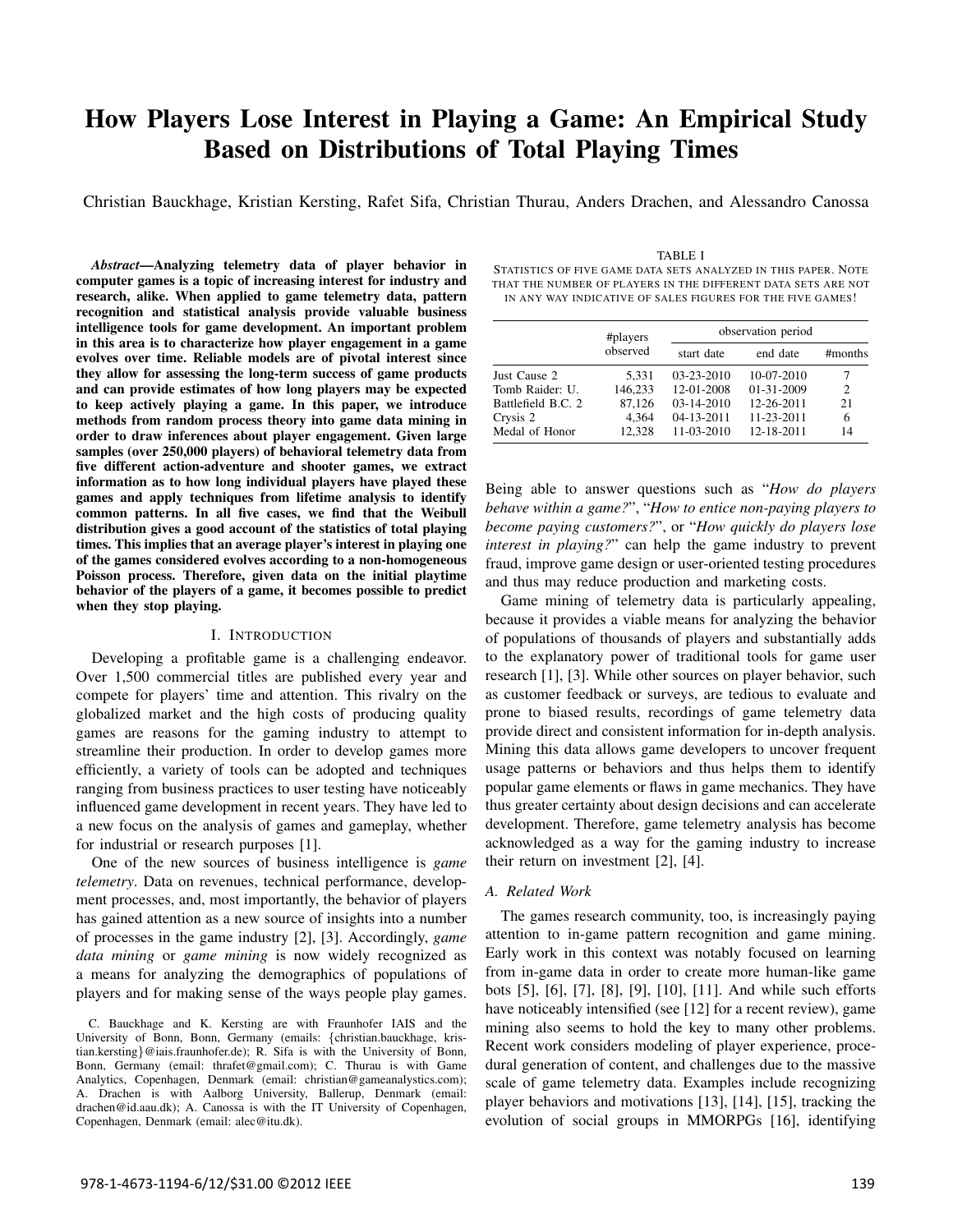patterns in the naming of player characters and guilds [17], detecting causes of player frustration [18], [19], or uncovering social ties among players of FPS games [20].

In this paper, we address yet another problem that –to our knowledge– has not been studied before. Given data as to the behavior of a population of players, we want to understand how engagement in a game evolves over time. Prior work most closely related to our question can be found in [13], [14], [15], [16]. However, in contrast to these contributions, our aim is not to categorize players or teams but to proceed towards a general understanding of how the allure of a game changes with time.

# *B. Contribution and Main Result*

Our focus in this paper is on applying game mining in order to learn about the temporal evolution of people's interest in playing a game. In particular, we analyze large samples of behavioral telemetry data from five different action-adventure or shooter games (see Table I) and mine them for common patterns or deviating characteristics. Our goal is to infer process models that characterize time series of player engagement. Once available, such models might be applied to predict a game's long-term success from only a few measurements of player activity. The implications for game development are obvious, since developers will be able to estimate how long people will keep playing the game in question. Models could be applied to data from alpha- and beta-testing with larger numbers of players, as well as to data recorded immediately after a game's release. The latter is particularly interesting for persistent games such as free-to-play online games which are currently one of the most rapidly growing genres in the industry.

There are two fundamental difficulties that need to be addressed in modeling the dynamics of player engagement. First of all, *interest in playing a game* is an abstract quantity. Psychologists or Sociologists would call it a *latent* or *hidden variable* which influences measurable quantities such as the frequency of playing sessions or total playing times but cannot itself be observed directly. We are therefore in need of a principled way of inferring the dynamics of player interest from observable data.

Second of all, we are in need of models that are *physical* in that they represent processes that can take place in the real world. In other words, while it is always possible to produce an abstract mathematical model that fits well a sample of data, not every such model may correspond to physical reality. In particular, time series can easily be modeled using computational intelligence techniques such as Neural Networks or Hidden Markov Models, but the resulting representations will hardly explain the mechanisms that caused the data to appear as observed. Even if data analysts are often tempted to assign meaning to abstract representations, such reification is seldom justified; interpretative claims cannot arise from mathematics but must abide by the general conditions of the application domain. Results from game telemetry analysis need to provide tangible explanations that address actual needs and requirements of game developers in order to be useful for the industry.

Addressing both these difficulties, our contribution in this paper is to introduce methods from random process theory [21], [22] and lifetime analysis [23] to game mining. We assume that a player's interest in playing a game evolves as a random process with drift. This appears reasonable, since, on a day-to-day basis, a player's eagerness to play will depend on numerous unforeseeable events (including private circumstances, releases of new game content or competing games, etc.), but, in the long run, it will most certainly decline, because at some point most players will stop playing the game. Given this assumption, we apply lifetime analysis to infer details about the unobservable process.

Although interest in gameplay cannot itself be measured from game telemetry data, we can estimate how long it takes for it to drop to zero. To this end, we measure the duration of individual total playing times observed among a population of players. Having thus obtained an empirical distribution of total playing times, we fit different lifetime- or first passage time distributions to the data. In particular, we consider four well established distributions, namely the Weibull-, Gamma-, Log-normal- and Inverse Gaussian distribution, because they are known to be in one-to-one correspondence to four distinct random processes which frequently occur in nature and are very well understood (cf. e.g. [21], [22], [24], [25]).

Our extensive empirical tests reveal that, overall, the Weibull distribution gives a very good account of the distribution of total playing times. Observing first passage times (to a level of zero interest) to be Weibull distributed implies that the underlying latent process is a particular non-homogeneous Poisson process, namely a power law process. For the data sets at hand, we can thus infer that an average player's interest in playing action games drops according to a power law.

This is indeed an interesting finding, because power law statistics have been observed in a wide variety of contexts and are known to describe different aspects of human behavior. Examples include the dynamics of economic decisions [26] or politics and conflicts [27], [28], email communication patterns [29], [30], but also the frequency of choices of character names in online games [17]. Our result is therefore well in line with with a vast body of literature from fields such as sociometrics or mathematical psychology.

# *C. Organization of the Remainder of the Paper*

Next, we briefly introduce the particularities and characteristics of the five game telemetry data sets we considered in our analysis. Then, in Section III, we present details on random process models of interest in gameplay and how they are related to first passage time distributions. In Section IV, we report and discuss the results of our analysis and Section V once again summarizes our goals and findings. For details as to our methodology for maximum likelihood fitting of lifetime distributions, we refer to the appendix.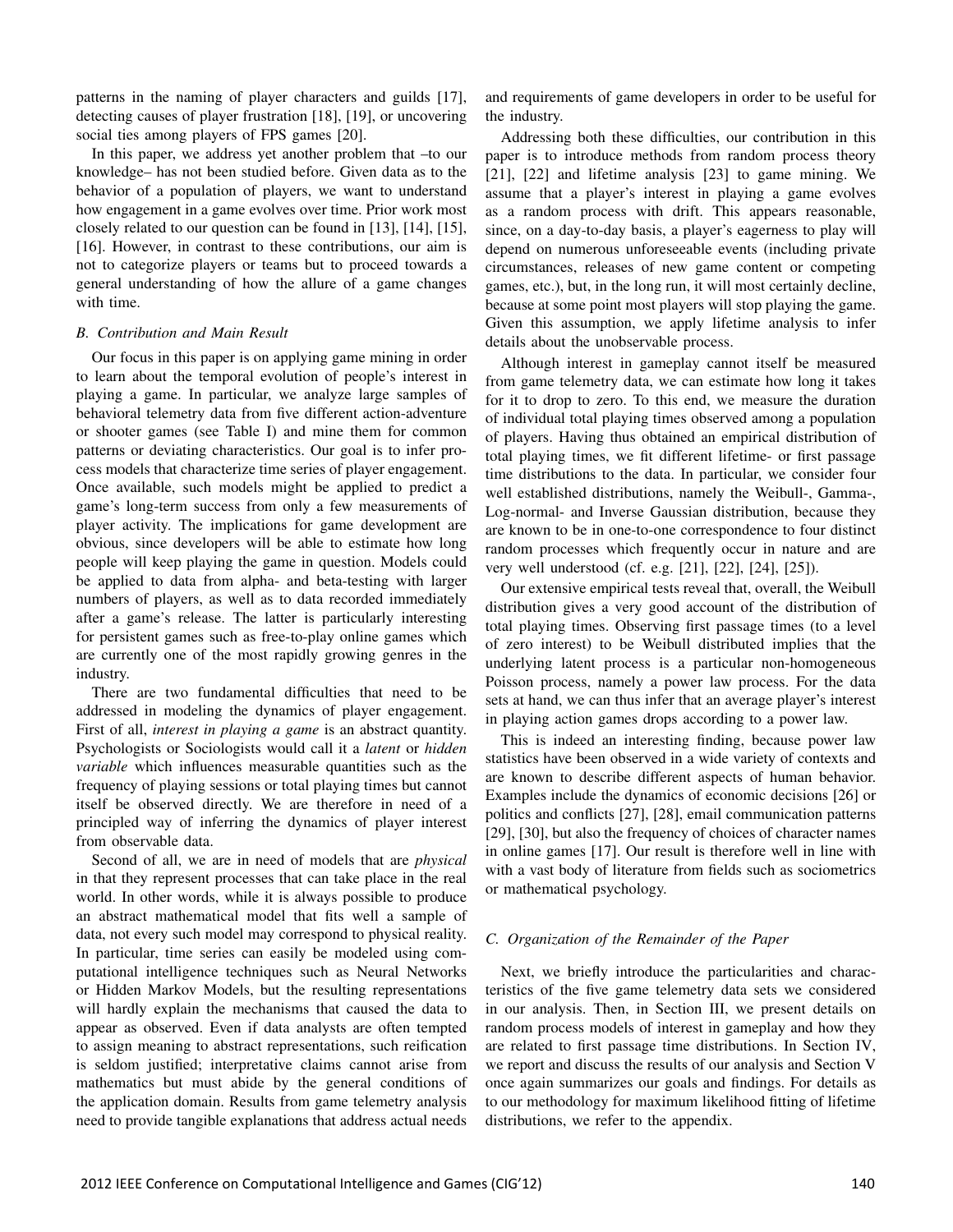### II. DATA SETS AND CHARACTERISTICS

For the study presented in this paper, we analyzed in-game data from five recent action-adventure or shooter games. These include two single-player games (*Just Cause 2*, *Tomb Raider: Underworld*) as well as three multi-player games (*Battlefield Bad Company 2*, *Medal of Honor*, *Crysis 2*).

Data from Tomb Raider: Underworld (TRU) were drawn from the Square Enix metrics suite, which contains data from over 1.5 million players. The sample drawn covers all data collected in a two month period (from Dec 1st, 2008 to Jan 31st, 2009), providing records from approximately 203,000 players (around 100 GB). The game was launched in November 2008, so that the data represent a time period where the game was recently released to the public. The data in the sample were extracted in a series of tables, cleaned and transposed to a single table. Records with missing information and other irregularities were removed (e.g. only the first playthrough for players who played the game more than once was retained) which provides us with a final sample size of 146,233 player observations.

Data from Just Cause 2 (JC2) were drawn from the Square Enix metrics suite, which contain data from all players of the game. A sample of over 5,000 players was drawn using simple random sampling, and processed similar to the TRU data, resulting in a final dataset containing 5,331 records.

The data for the three multi-player games Battelefield Bad Company 2 (BF2), Crysis 2 (CR2) and Medal of Honor  $(MOH)$  were collected from the p-stats network<sup>1</sup>. We note that this website only collects information from players who have installed a specific add-on for their games. While extremely casual players may not have installed such an add-on, many regular players use it to meticulously keep track of their in-game activities and achievements. These data, too, were preprocessed as above to mitigate effects due to incomplete information.

After preprocessing, each data set contains anonymized observations of several thousand individual players and their in-game activities over different periods of time (see Tab. I). In particular, the data describes when, i.e. on which dates, and for how long, i.e. for how many seconds, each player was actively playing the corresponding game.

Accordingly, the data allows for various comparisons of the games with respect to temporal preferences of their players. As an example, Fig. 1 shows histograms of player activity per weekday. For the two single-player games, there seems to be a tendency towards higher activity on the weekend. While for *Tomb Raider: Underworld* this trend is noticeable but minuscule, it is well pronounced for *Just Cause 2*. Other than this, the average daily playing activities in each of the five games considered here appear to be evenly distributed over the days of the week. As we shall see in later sections, other temporal statistics of player behavior, too, are in close agreement for the five different games.



Fig. 1. Normalized histograms of player activity per weekday (averaged over population) for Battle Field Bad Company 2 (BF2), Crysis 2 (CR2), Medal of Honor (MOH), Just Cause 2 (JC2), and Tomb Raider: Underworld (TRU). Except for Just Cause 2, for which player activity noticeably spikes on Saturday, average daily playing times for the different games appear fairly evenly distributed over the week.

#### III. MODELING INTEREST IN GAME PLAYING

In this section, we motivate our approach to modeling the dynamics of player engagement and provide a brief introduction to random process theory and first passage time distributions.

### *A. Random Processes Models for Player Interest*

Our main goal with this paper is to attempt a formalization of the temporal evolution of people's interest in playing a game. This is not a straightforward endeavor, because *interest in playing a game* is a rather abstract quantity. It cannot be measured directly but is a *latent variable* that has to be inferred from observable data. Moreover, it appears reasonable that a player's interest in playing a game does not evolve in a deterministic fashion that could be described by means of simple equations. Rather, everyday experience tells us that, on any given day, a player's eagerness to play a game will be influenced by different unforeseeable events ranging from private circumstances or schedules to the release of new game content or competing games.

Given both these considerations, it makes sense to model the evolution of a player's interest in playing a game as a stochastic time series or random process. That is, at any time t, a player's interest  $I_t$  in playing a game is a random quantity that may or may not depend on previous values and whose future values cannot be predicted exactly.

Random process models are frequently applied to characterize the dynamics of systems or events observed in nature. Familiar examples include the frequency of incoming telephone calls, fluctuations of financial markets, biomedical measurements such as a patient's blood pressure, or the motion of particles. There are various types of random process models which differ with respect to their mathematical complexity and application domain (cf. e.g. [21], [22], [25]). Since our interest is in understanding the temporal dynamics of a onedimensional quantity, we restrict our discussion and experimental verification to the four most common models for this purpose. Their mathematical form is shown in the right column of Tab. II; their names and properties are as follows:

*Posisson processes:* If a player's interest in playing a game would follow a Poisson process, we could picture this

<sup>1</sup>http://p-stats.com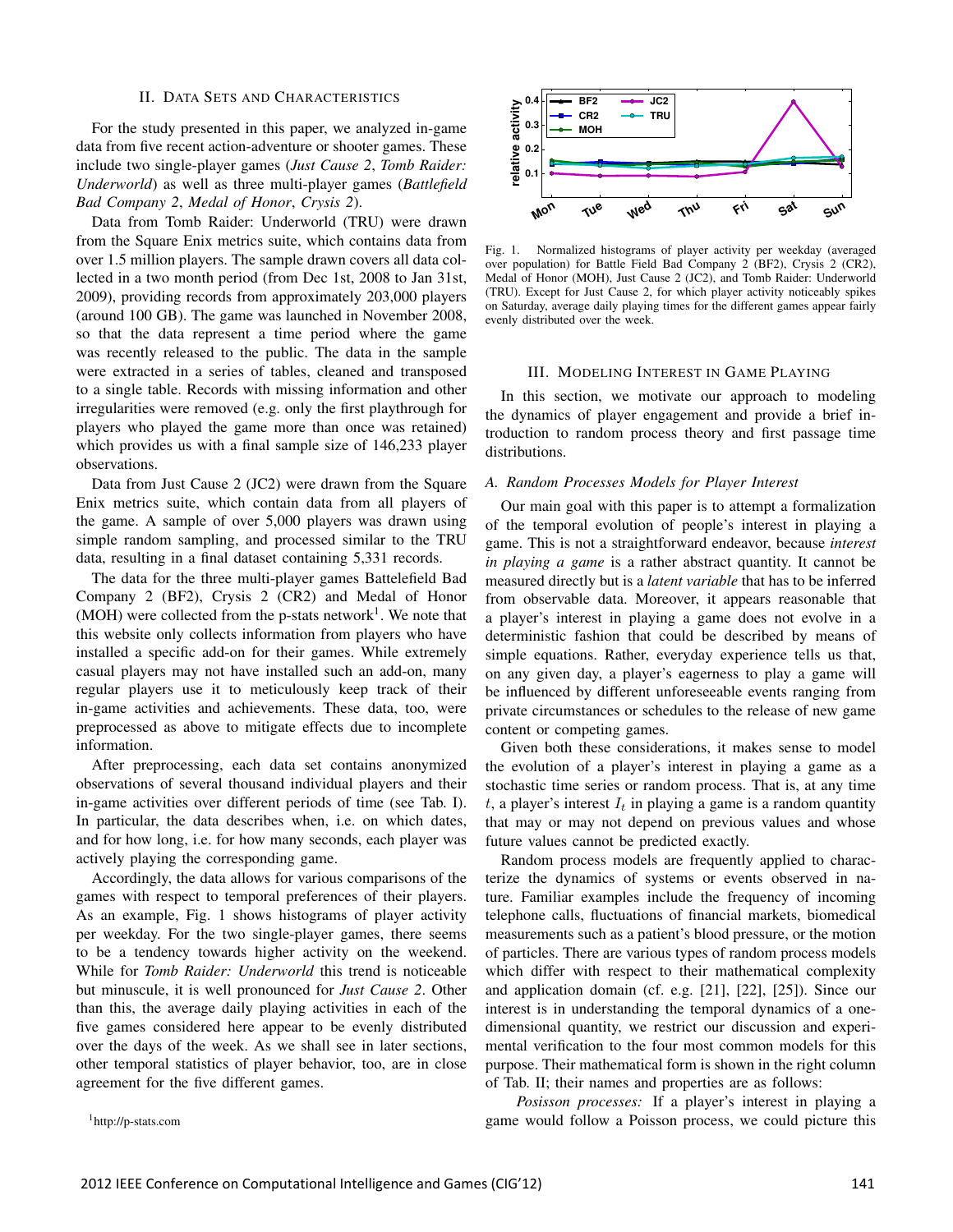TABLE II FIRST PASSAGE TIME DISTRIBUTIONS AND UNDERLYING PROCESSES

| first passage time distribution                                                                                     | underlying latent process                                                                             |
|---------------------------------------------------------------------------------------------------------------------|-------------------------------------------------------------------------------------------------------|
| Gamma distribution<br>$p(t) = \frac{1}{\alpha^{\kappa} \Gamma(\kappa)} t^{\kappa - 1} e^{-\frac{t}{\alpha}}$        | Poisson process<br>$p(I_t = \kappa) = \frac{(\lambda t)^{\kappa}}{\Gamma(\kappa + 1)} e^{-\lambda t}$ |
| Weibull distribution                                                                                                | non-homogeneous Poisson process                                                                       |
| $p(t) = \frac{\kappa}{\alpha} \left(\frac{t}{\alpha}\right)^{\kappa-1} e^{-\left(\frac{t}{\alpha}\right)^{\kappa}}$ | $p(I_t = \kappa) = \frac{\lambda(t)^{\kappa}}{\Gamma(\kappa+1)} e^{-\lambda(t)}$                      |
| Inverse Gaussian distribution                                                                                       | Wiener process with drift                                                                             |
| $p(t) = \sqrt{\frac{\alpha}{2\pi t^3}} e^{-\frac{\alpha (t-\mu)^2}{2\mu^2 t}}$                                      | $dI_t = \nu t + \beta dW_t$                                                                           |
| Log-normal distribution                                                                                             | Fokker-Planck diffusion                                                                               |
| $p(t) = \frac{1}{t^{\sigma \sqrt{2\pi}}} e^{-\frac{(\log t - \mu)^2}{2\sigma^2}}$                                   | $\frac{\partial}{\partial t}f = \frac{\partial^2}{\partial t^2}I^2f - \frac{\partial}{\partial t}If$  |

model by imagining that, at certain random points in time, the player feels an urge to play. On average, this urge to play would set in according to a constant rate  $\lambda$ . This parameter does not change with time and fully characterizes the process.

*Non-homogeneous Poisson processes:* this model class generalizes simple Poisson processes in that the rate parameter  $\lambda(t)$  is now assumed to be a function of time.

*Bwownian motion / Wiener processes:* while the two previous models do not assume that, at time  $t$ , the quantity of interest  $I_t$  depends on its history, in a Wiener process, the current value of  $I_t$  would result from random Gaussian perturbations  $dW_t$  of its previous value. In a Wiener process with drift  $\nu$ , individual updates are still random, yet, over time, the quantity of interest will tend towards decreasing values.

*Fokker-Planck diffusion:* this model provides the most general description of the temporal evolution of a onedimensional stochastic variable. It assumes that there is a probability density  $f(I, t)$  that characterizes the random variable  $I_t$ . A stochastic differential equation then describes trends and speeds with which the density of the quantity of interest progresses.

As these four standard models cover the whole range from fairly simple to fairly complex stochastic processes, we can reasonably expect that one or several of them may explain the dynamics of player interests in a statistically meaningful way. However, since a player's interests in playing a game is not immediately apparent in our game telemetry data, we are in need of a method that would bridge the gap between our data and the proposed models. In the next subsection, we discuss how lifetime analysis accomplishes this feat.

# *B. First passage Time Distributions*

First passage time distributions are used to characterize how long it takes for a random process to reach a certain value. They form the backbone of lifetime analysis which is concerned with investigating, say, how long complex (mechanical or biological) systems that consist of several components or factors work properly on average [23].

In our context of estimating the dynamics of a population's interest in a game, we might ask for how long individual players have played the game in total. From the point of view

of random processes, analyzing distributions of total playing times is tantamount to estimating how long it takes until an average player's interest in playing that game drops to a value of zero.

What is interesting is that specific random process models are in a one-to-one relation with certain first passage time distributions. Table II lists the correspondences for the four random processes considered here.

For Poisson processes, first passage times are distributed according to a Gamma distribution [24]. That is, if an empirical distribution of total individual playing times can be modeled by a Gamma distribution with scale parameter  $\alpha$  and shape parameter  $\kappa$ , we can infer that an average player's interest in playing consisted of  $\kappa$  independent urges to play which occurred at a rate of  $\lambda = \frac{1}{\alpha}$ .

If an empirical lifetime distribution can be modeled as a Weibull distribution, we can infer that the underlying random process is a non-homogeneous Poisson process [24]. In particular, Weibull distributed lifetimes indicate the presence of a power law process where  $\lambda(t) = \frac{\kappa}{\alpha} \left(\frac{t}{\alpha}\right)^{\kappa - 1}$ .

For Wiener processes, first passage times follow Inverse Gaussian distributions [24] and for processes characterized through Fokker-Planck diffusion, first passage times follow Log-normal distributions [31].

Obviously, the fortunate existence of one-to-one relations between random processes and first passage time distribution can help us to infer the dynamics of player engagement. Even though a player's interest in playing a game is a latent variable that cannot be read from game telemetry data, an analysis based on first passage time distributions allows us to make claims as to the dynamics of player engagement. Next, we present results obtained from fitting lifetime distributions to observed total playing times and discuss implications of our findings.

# IV. RESULTS AND DISCUSSION

Given the game telemetry data introduced in section II, we extract the total individual playing times of each observed player for each of the five games by accumulating the durations of all of their observed playing sessions. This provides us with total playing times measured in seconds which we round to hours in order to accomplish statistical smoothing for robustness against over-fitting as well as to facilitate graphical representation.

Figures 2 and 3 show the resulting empirical distributions of individual playing times (plotted in black) for the two singleplayer and the three multi-player games, respectively. Note that, for better visibility, the time axes in the body of each plot are truncated at 72 hours; the insets in each plot display the data in a doubly logarithmic representation and cover the whole range of total playing times observed for each game.

Looking at the figures, we immediately note that the empirical distributions of total playing times per player are similar across the five games. For each game considered here, we observe playing time distributions that are highly skewed to the right. That is to say that, for each game, there is a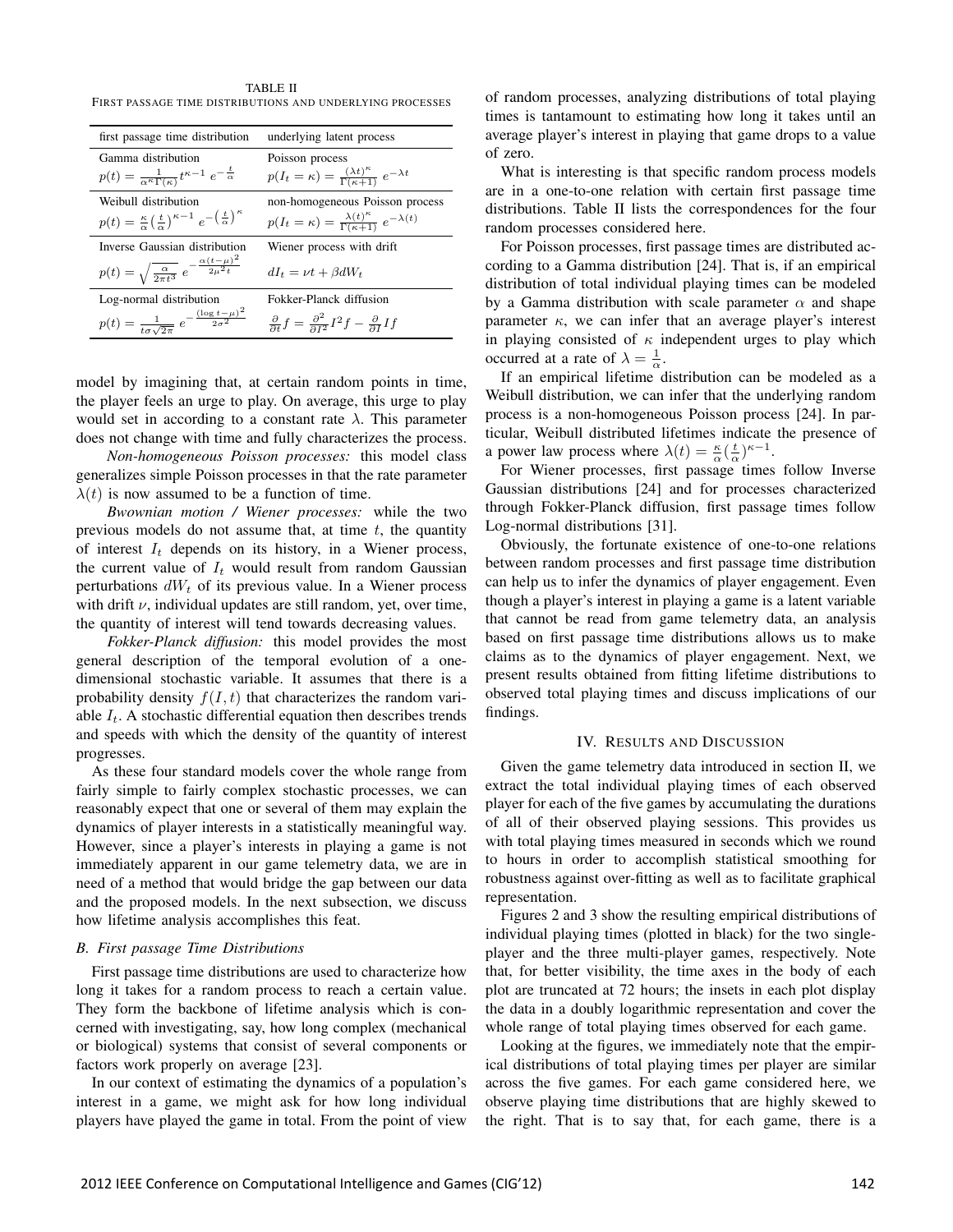

Fig. 2. Observed empirical distributions of playing times per player (in hours) and fitted first passage time distributions for the two single-player games Just Cause 2 (JC2) and Tomb Raider: Underworld (TRU). Shape and scale parameters of the fits were obtained from from maximum likelihood estimation. For better visibility, the times axes in the figures are truncated at 72 hours; the insets show data and fitted functions on a logarithmic scale and cover the whole range of observed playing times. For both games, the observed empirical distribution are heavily skewed to the right: while most of the observed players played for only a few hours, the long tails of the distributions indicate that a noticeable fraction players played for more than 100 hours in total.

surprisingly high percentage of players who have played the game for only a few hours. At the same time, since the tails of the observed distributions are long, we find that a noticeable fraction of players have played the game for a considerably longer time. It is important to note that this general behavior is independent of the duration of the corresponding observation period. Regardless of whether our data covers a period of only two months or almost two years, the distributions of total playing times assume their maxima at the ordinate, decrease rather smoothly, and are long-tailed.

Figures 2 and 3 also show the results (plotted in red) of maximum likelihood fits of the four previously discussed first passage time distributions to the empirical data.

Already by means of visual inspection it appears that the Inverse Gaussian distribution generally gives a rather poor account of the empirically observed distributions of playing times. Based on what we discussed above, this immediately rules out the hypothesis that an average player's interest in playing a game develops according to a Wiener process.

For the other three first passage time distributions, the general picture is less clear from visual inspection only. The Weibull and the Gamma distribution apparently provide rather good approximations to our data, in particular, they seem to model the tails of the empirical distributions well. But for some of the games, the Log-normal distribution, too, appears to provide a good fit. In order to quantify this qualitative observation, we resort to goodness of fit tests.

Table III summarizes results we obtain from running Kolmogorov-Smirnov tests. It presents the corresponding pvalues where higher p-values indicate better fits. Looking at the table, three observations stick out: first of all, for the

TABLE III RESULTS OF GOODNESS OF FIT TESTS

|                    | <i>p</i> -value according to Kolmogorov-Smirnov test |       |            |               |
|--------------------|------------------------------------------------------|-------|------------|---------------|
|                    | Weibull                                              | Gamma | Log-normal | Inv. Gaussian |
| Just Cause 2       | 0.055                                                | 0.018 | 0.018      | 0.002         |
| Tomb Raider: U.    | 0.000                                                | 0.000 | 0.000      | 0.000         |
| Battlefield B.C. 2 | 0.008                                                | 0.003 | 0.002      | 0.000         |
| Crysis 2           | 0.051                                                | 0.022 | 0.037      | 0.003         |
| Medal of Honor     | 0.014                                                | 0.005 | 0.030      | 0.001         |

game of Tomb Raider: Underworld, none of the tested lifetime distributions achieves a p-value that would indicate a good (if any) fit to the data. However, this is a consequence of the large amount of data for this game (more than 100,000 observed players) rather than a failure on the part of the models. Note that statistical tests such as the Komogorov-Smirnov test were devised at a time when data samples were small; it is common lore among statisticians that for very large sample sizes such tests will indicate departure from the tested distribution even if actual deviations are minor. The fact that traditional statistical tests are indeed tailored towards smaller samples is corroborated by the observation that, for the two games for which we have less than 10,000 data, we obtain the highest the p-values. This ineptitude of statistical testing leaves us with the dilemma of either having to down-sample the data (thus introducing other difficulties) or of having to rely on qualitative impressions. Adopting the latter strategy to determine which lifetime distribution provides the better fit to the data obtained for Tomb Raider: Underworld suggests that the Weibull and the Gamma distribution outperform the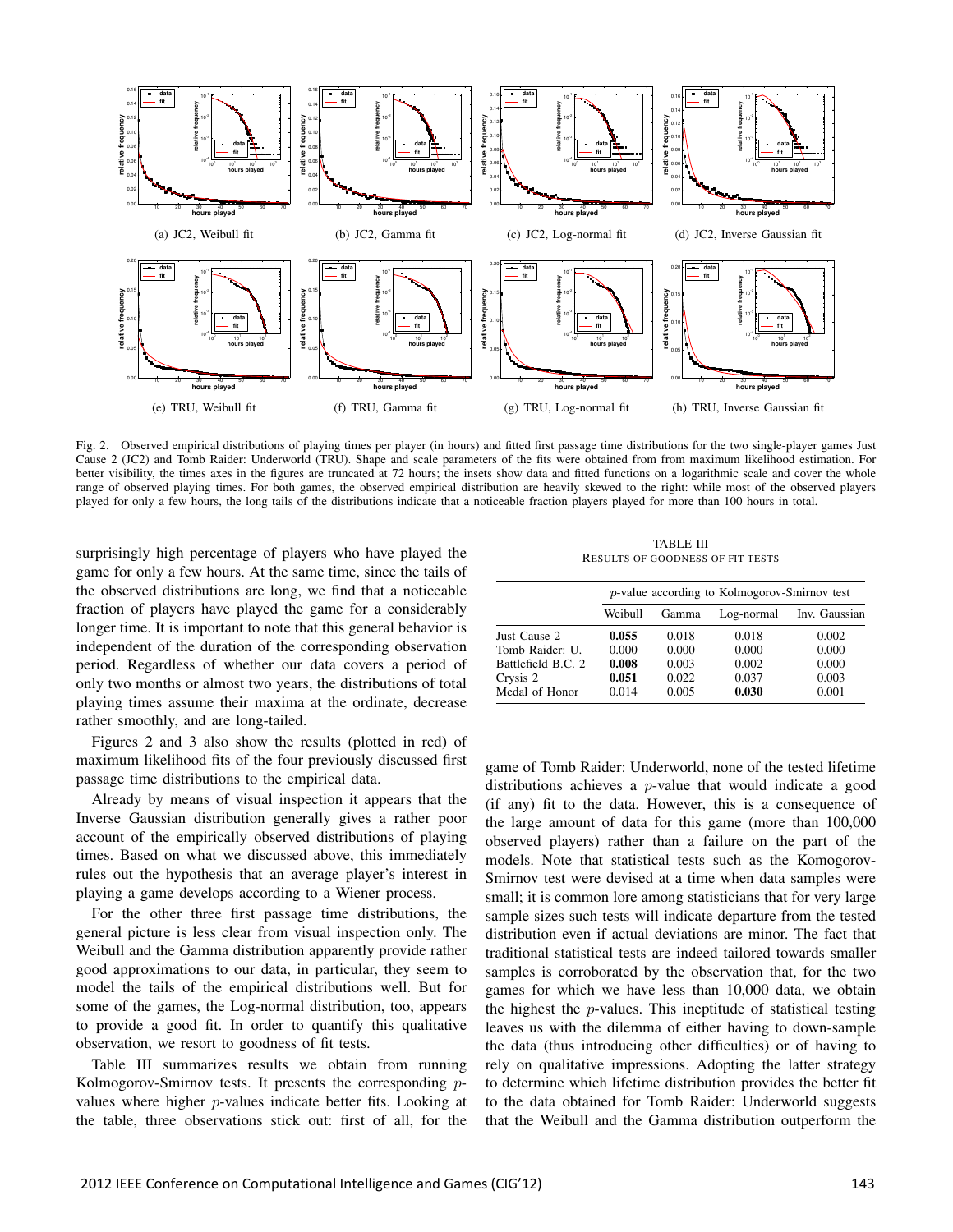

Fig. 3. Observed empirical distributions of playing times per player (in hours) and fitted first passage time distributions for the three multi-player games Battlefield Bad Company 2 (BF2), Crysis 2 (CR2), and Medal of Honor (MOH). The parameters of the fitted statistical distributions were obtained from from maximum likelihood estimation. For better visibility, the times axes in the figures are truncated at 72 hours; the insets show data and fitted functions on a logarithmic scale and cover the whole range of observed playing times. Just as with the single-player, for the multi-player games, too, the observed empirical distributions are skewed to the right; while many players played only a few hours, a considerable fraction played much longer than 100 hours.

TABLE IV DETAILS ON WEIBULL FITS TO THE EMPIRICAL DATA

|                    | sample<br>mean | Weibull | Weibull parameters |      |
|--------------------|----------------|---------|--------------------|------|
|                    |                | mean    | $\alpha$           | к.   |
| Just Cause 2       | 21.37          | 20.33   | 17.26              | 0.76 |
| Tomb Raider: U.    | 18.00          | 17.93   | 16.42              | 0.85 |
| Battlefield B.C. 2 | 143.69         | 143.67  | 118.93             | 0.74 |
| Crysis 2           | 51.35          | 50.02   | 37.48              | 0.66 |
| Medal of Honor     | 84.09          | 82.54   | 61.79              | 0.66 |

Log-normal model.

Second of all, for three out of the remaining four games, Weibull fits to the empirical playing time distributions yield the highest  $p$ -values. Third of all, for the two games for which there are less then 10,000 player observations, the Weibull distribution actually yields statistically significant fits  $(p >$ 0.05). Since one of these games is a single-player game (Just Cause 2) and the other is a multi-player game (Crysis 2), it appears that the Weibull distribution as a suitable model for the lifetimes of interest in a game regardless of whether or not that game is played online.

Finally, we note that while for Medal of Honor the Lognormal distribution seems to provide the best fit to our data, its behavior at the ordinate diverges from the empirical distribution (see Fig. 3). On the other hand, the Weibull distribution gives a reasonable account, too, and also provides a better explanation of the lower tail.

Summarizing our findings for the five games under consideration, it appears that suitably parameterized Weibull distributions provide convincing abstractions of empirically determined distributions of total playing times per player. The figures in Tab. IV further stress this conclusion. For each of the five games, the table compares *average* total playing time per player either computed from the data (sample mean) or predicted by the best fitting Weibull distribution (Weibull mean). In each case we find the difference between sampleand predicted mean to be two orders of magnitude less than the value of the sample mean which further confirms the adequacy of the Weibull model.

Table IV also lists the shape and scale parameters  $\kappa$  and  $\alpha$  of the best fitting Weibull models. The corresponding Weibull distributions are plotted logarithmically in Fig. 4. It is noticeable that the curves for the two single-player games and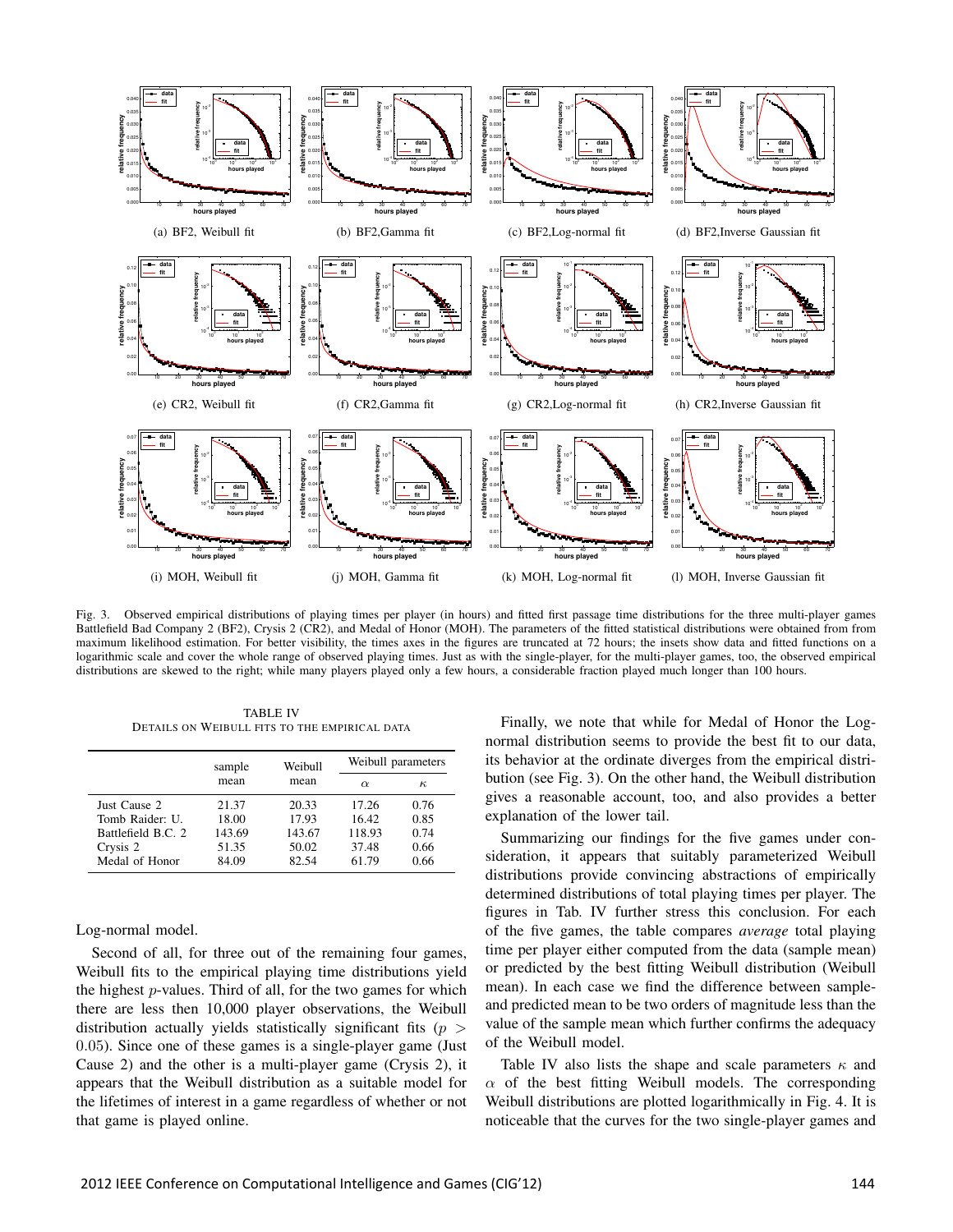

Fig. 4. Comparison of the Weibull fits to the playing times per player (averaged over population) for Battle Field Bad Company 2 (BF2), Crysis 2 (CR2), Medal of Honor (MOH), Just Cause 2 (JC2), and Tomb Raider: Underworld (TRU). Two effects are clearly visible: for the single-player games (JC2 and TRU), the largest amount of time spent playing (between 100 and 200 hours) is less than for the multi-player games (between 300 and 700 hours). Correspondingly, for the single-player games, the fraction of players investing less than 30 hours is larger than for the multi-player games.

the curves for the three multi-player games cluster together; also, total playing times for multi-player games exceed those of single-player games. Both observations make perfect sense according to everyday experience and therefore once more underline the appropriateness of the Weibull distribution.

In light of what we discussed in Section III, it is therefore justified to assume that an average player's interest in playing either of the games considered here declines according to a non-homogeneous Poisson process. Since the time-dependent rate of this process is given by  $\lambda(t) = \frac{\kappa}{\alpha} \left(\frac{t}{\alpha}\right)^{\kappa-1}$ , where  $\kappa$  and  $\alpha$  are the shape and scale parameters of the Weibull distribution that fits playing times, we recognize a power law process. Looking again at Tab. IV, we find that the exponent  $\kappa - 1$  is negative for each of the five games. This establishes that the rate, at which an average player's urges to play set in, decreases over time.

## V. CONCLUSION

Game data mining, or game mining, is a topic of rapidly increasing interest [1], [2], [3], [4]. When applied to game telemetry data, techniques from data analysis and statistical pattern recognition are valuable tools for customer analytics. In particular the analysis of player behavior can help improve game design and playability.

An important open problem in this context is to understand and model how a players interest in playing a game evolves over time. Once available, such models will enable game developers to assess the longterm success of their products early on and thus to correct design problems and to adapt their products or marketing strategies correspondingly.

Given large game telemetry data sets from five games covering two different genres (action-adventure and shooter games), we extracted information as to how long individual

players have played these games and applied techniques from lifetime analysis in order to identify distinctive patterns. In all five cases, we found that the Weibull distribution gives a good account of the empirical distribution of total playing times. This, in turn, implies that an average player's interest in playing these games evolves according to a non-homogeneous Poisson process whose intensity function is given by a power law.

Given suitable game telemetry data from, say, alpha- or beta-testing, the techniques presented in this paper make it possible to predict how long a player will stay engaged even before a game is released. Moreover, generalizations are possible that would allow for monitoring and understanding the effects of updates to a game. However, while we have performed statistical analysis on a solid empirical basis of five different games, we cannot guarantee that the Weibull distribution will also be found to fit playtime data from other types of games such as, for instance, MMOGs. Corresponding investigations are planned for future work.

# **APPENDIX**

To obtain the results reported throughout this paper, we applied maximum likelihood estimation (MLE) to determine the parameters of the best fitting lifetime distributions. For the Inverse Gaussian- and the Log-normal distribution, maximum likelihood estimators of their parameters are readily available in closed form; for the Gamma- and the Weibull distribution, such closed form solutions do not exist. In order for this paper to be self-contained, this appendix therefore provides details as to our methodology.

# *A. MLE for the Inverse Gaussian distribution*

Given a sample  $D = \{t_i\}_{i=1}^N$  of observed first passage times, MLEs of the location and scale parameter of the Inverse Gaussian distribution are given by

$$
\mu = \frac{1}{N} \sum_{i} t_i = \overline{t} \quad \text{and} \quad \alpha = \frac{N}{\sum_{i} \left( \frac{1}{t_i} - \frac{1}{\mu} \right)},
$$

respectively.

#### *B. MLE for the Log-normal distribution*

Given a sample of  $N$  observed first passage times, MLEs of the location and scale parameter of the Log-normal distribution are given by

$$
\mu = \frac{1}{N} \sum_{i} \log t_i = \overline{\log t} \quad \text{and} \quad \sigma = \frac{1}{N} \sum_{i} (\log t_i - \mu)^2,
$$

respectively.

### *C. MLE for the Gamma distribution*

Given a data sample  $D = \{t_i\}_{i=1}^N$ , the log-likelihood for the parameters of the Gamma distribution is

$$
L(\alpha, \kappa \mid D) = N((\kappa - 1)\overline{\log t} - \log \Gamma(\kappa) - \kappa \log \alpha - \overline{t}/\alpha)
$$

where overlines indicate averaging. The MLE for  $\alpha$  is readily determined as  $\alpha = \bar{t}/\kappa$ . However, differentiating the loglikelihood with respect to  $\kappa$  and equating to zero does not